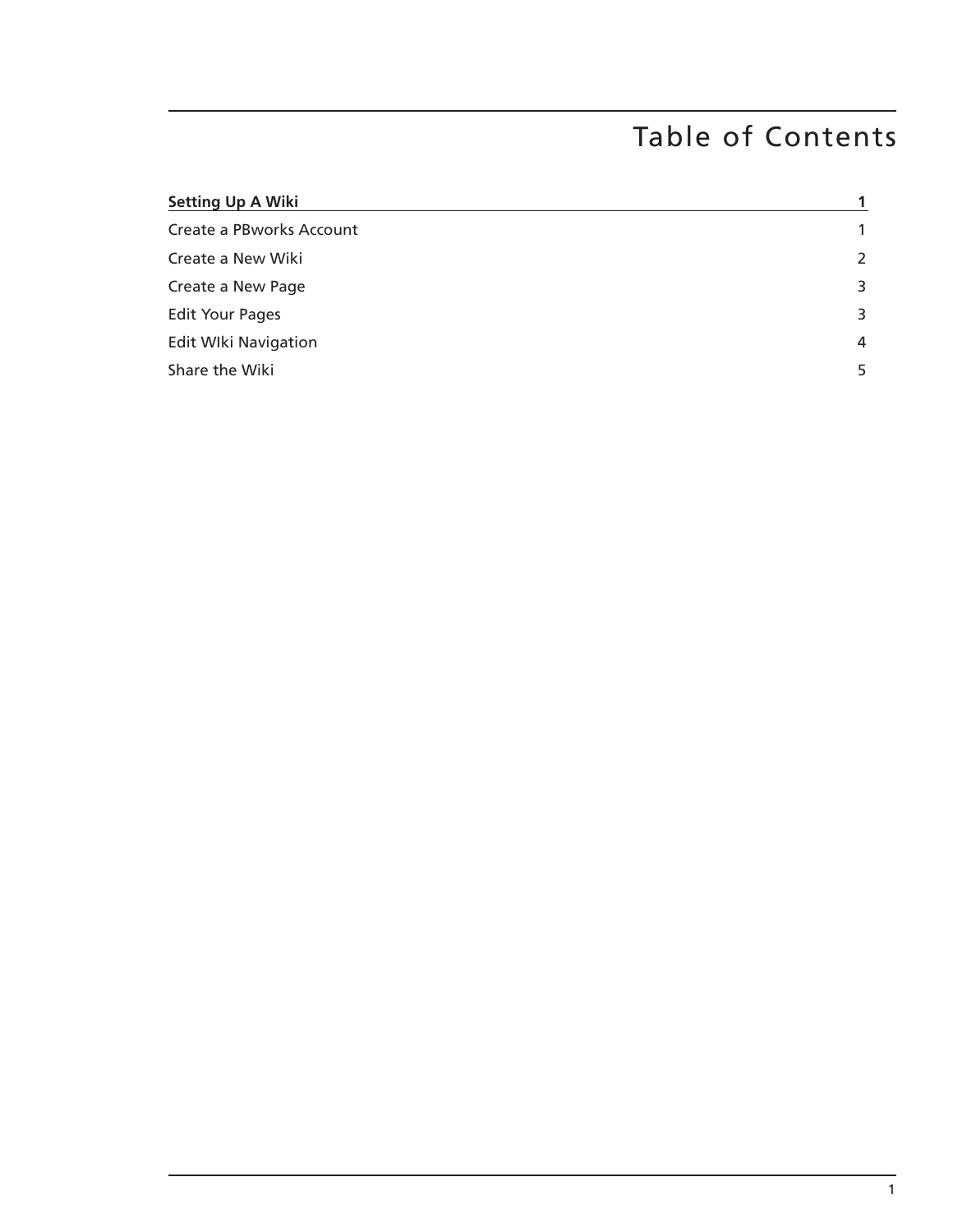# Setting Up A Wiki

#### Create a PBworks Account

1. To get to the PBworks website, open a web browser, and type **www.my.pbworks.com** in the address bar.

2. On the "Please log in" page, click the **Sign Up!** link at the top of the page.

### No account? Sign up!

3. On the "Create a PBworks account" page, enter in your name, Lesley email and password and click the **Create Account** button.



4. Check your Lesley email for a confirmation email from PBworks, and click the link provided in the email.

5. Your account will be confirmed and you will be taken to your My PBworks page.

| <b>My PBworks</b> |                      |                                                                                                     |  |
|-------------------|----------------------|-----------------------------------------------------------------------------------------------------|--|
| Home              | <b>Profile</b>       | <b>Email</b>                                                                                        |  |
|                   | <b>My Workspaces</b> | A list of all the workspaces that you have create<br>no longer need from the workspace's Settings p |  |
| Workspace         |                      |                                                                                                     |  |

The **Home** tab will give you access to all the wiki you have created or have been invited to join. On this page you can also create a new wiki, known as a "workplace" in PBworks.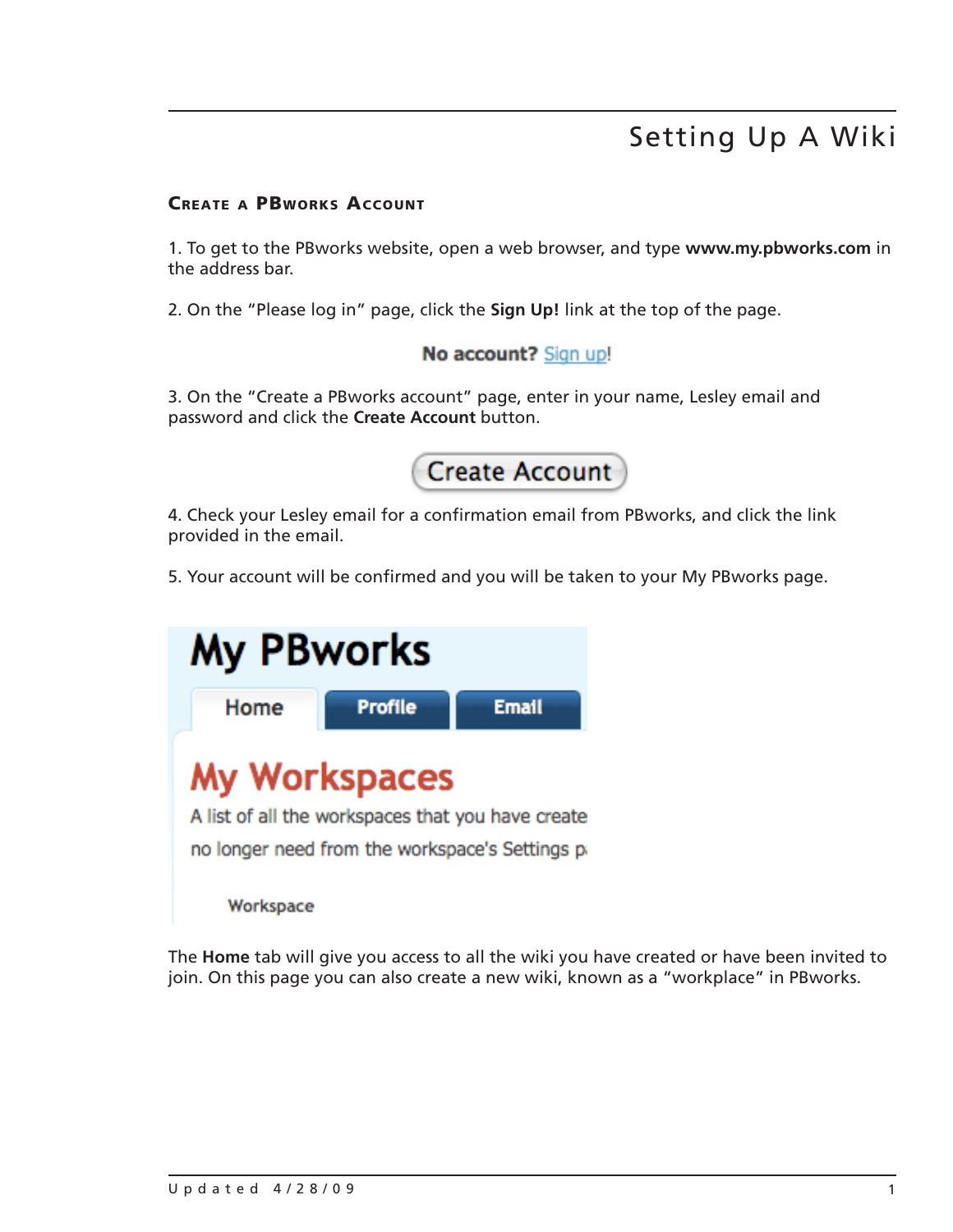### Create a New Wiki

1. On your My PBworks page, click the **Create a new workspace** link located on the bottom right side of the page under "Join a workspace."

Create a new workspace

The "Sign Up" page will appear on your screen.

| Sign Up                                                                                                                                                                |                                                                                                                                  |
|------------------------------------------------------------------------------------------------------------------------------------------------------------------------|----------------------------------------------------------------------------------------------------------------------------------|
| CHOOSE A PLAN                                                                                                                                                          | <b>SET UP WIKI</b><br><b>DONE</b>                                                                                                |
| <b>Basic</b><br>Hobbyists & Clubs<br><b>Personal Use</b><br>Productivity                                                                                               |                                                                                                                                  |
| No backups                                                                                                                                                             | 2. Select the "Basic" plan on the right side of the page by<br>clicking on Select. What this states is that you are creating one |
| No SSL encryption                                                                                                                                                      |                                                                                                                                  |
| 1 workspace                                                                                                                                                            | free workspace in your account. You can create as many free                                                                      |
| Limited customization                                                                                                                                                  | workspaces as you need.                                                                                                          |
| 2GB storage                                                                                                                                                            |                                                                                                                                  |
| » learn more «<br>Basic email support<br>Less than 48-hour response<br>No after-hours support<br>No live chat<br><b>FREE</b><br><b>SELECT &gt;</b><br>Upgrade any time |                                                                                                                                  |

3. On the next page, create a new workspace address, select what the workspace is for, and click the **Next** button at the bottom of the page.



4. On the final page, specify your workspace security settings by choosing who can view and edit the workspace (this can be changed in your workspace settings area), check off the box agreeing to PBworks' Terms of Service, and click the **Take me to my workspace** button.

# Take me to my workspace

You will be taken to the FrontPage of your new workspace.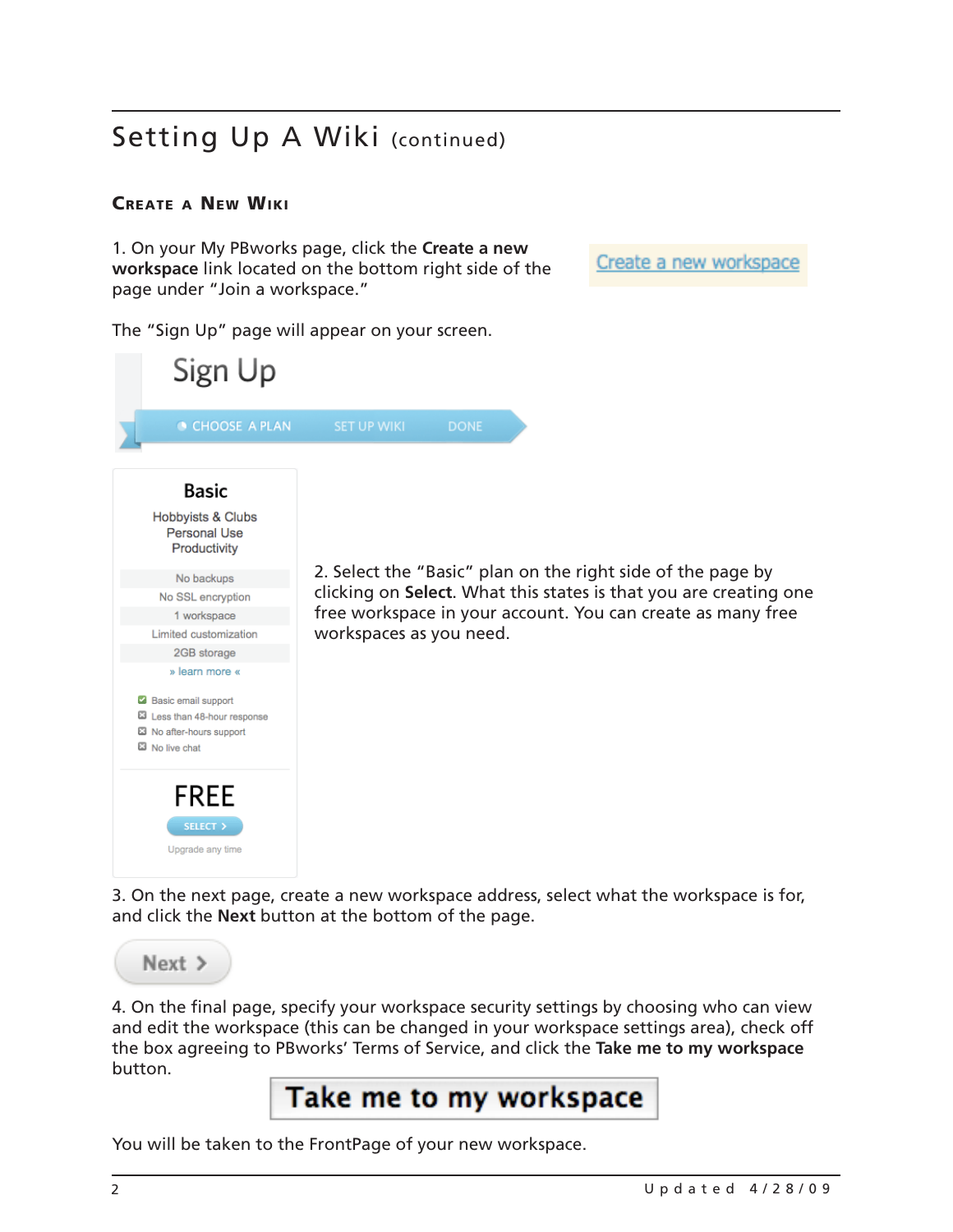#### Create a New Page

1. Click the **Create a page** link on the top right side to add new pages to your workspace.



2. Type in a Name for the new page, and click the **Create Page** button next to the text box.



#### Edit Your Pages

1. Select the **Edit** button at the top to add content to your workspace. The page will turn into a text box editor with a standard set of word processing tools.

| <b>EDIT</b><br><b>VIEW</b>                                                                                                                 |  |  |
|--------------------------------------------------------------------------------------------------------------------------------------------|--|--|
|                                                                                                                                            |  |  |
| <b>FrontPage</b>                                                                                                                           |  |  |
|                                                                                                                                            |  |  |
| B U I ARE 扫扫信使信号 三目 医高い 色田 海 Q 炒 phinsert Plugin                                                                                           |  |  |
| $\blacksquare$ Font<br>$\bullet$<br>$T_{\text{eff}}$ $\sim$ $\sqrt{t_{\text{eff}}}$ Format Heading 1<br>$\vert$<br><b>F</b> Source<br>Size |  |  |
| Welcome to our Wiki Workspace!                                                                                                             |  |  |
| This is a real wiki! Please create pages, invite others to use the wiki, and enjoy. Please use the "Tell                                   |  |  |
| us what you think" link on the right to send us feedback.                                                                                  |  |  |

**E** Save 2. Add and format content for your workspace page, and click **Save** to finish.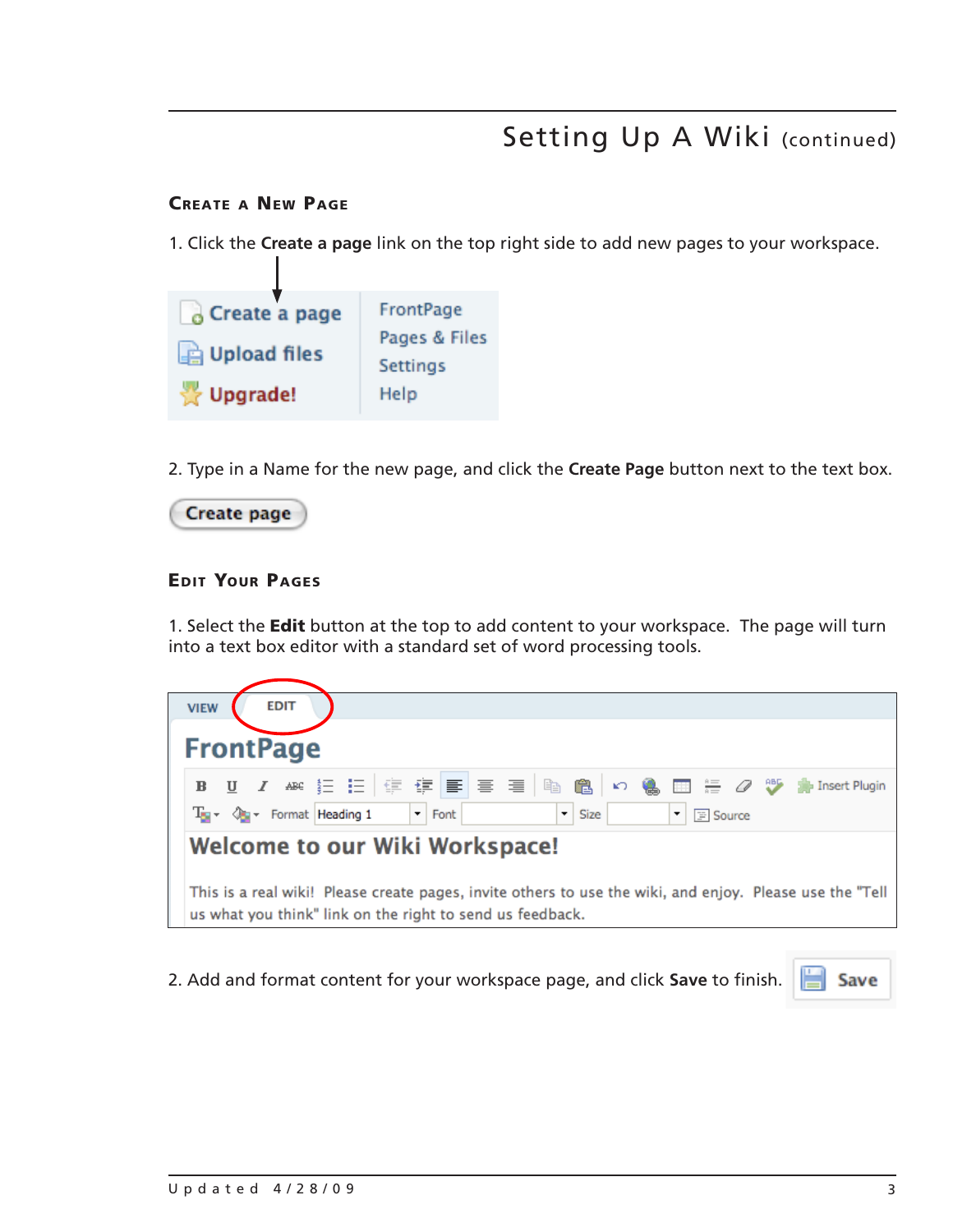### Edit Wiki Navigation

For easier navigation to all your pages, you can add a link to each page in the sidebar of the workspace, which is located on the right side of the page.

- 1. Click **Edit the Sidebar**. Edit the sidebar
- 2. Type in the page names as you want them to appear in the sidebar.
- 3. Highlight the first item.
- 4. Click the link icon.
- 

The Insert Link box will pop-up on screen.

| <b>Insert Link</b> |                     |  |
|--------------------|---------------------|--|
| Link Type:         | <b>PBworks Page</b> |  |
| Page:              | --New Page--        |  |
| <b>Page Name</b>   |                     |  |
|                    | Cancel<br>OK        |  |

5. Under "Page," select the workspace page from the drop-down list you want to link to, and click **OK**.

6. Repeat these steps to create links to all of your workspace pages, and click **Save**.